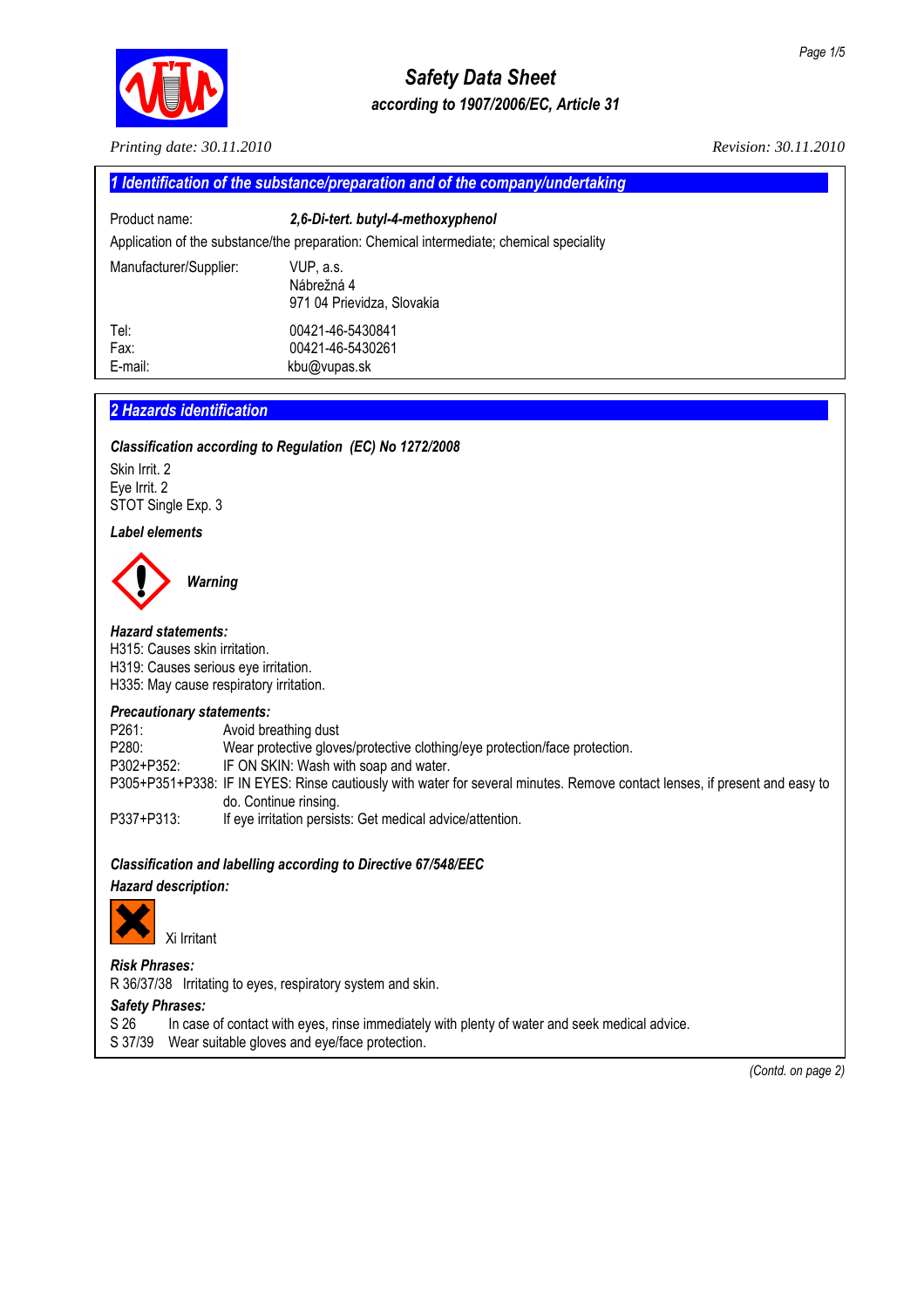# *Safety Data Sheet Page 2/5*

# *according to 1907/2006/EC, Article 31*

#### Product name: *2,6-Di-tert. butyl-4-methoxyphenol*

 *(Contd. of page 1)*

| Synonyms:<br>Molecular Formula:<br>Molecular Weight: | 2,6-Bis(1,1-dimethylethyl)-4-methoxyphenol; 3,5-Di-tert-butyl-4-hydroxyanisole<br>$C_{15}H_{24}O_2$<br>$236.35$ g/mol |          |               |                                                                               |               |
|------------------------------------------------------|-----------------------------------------------------------------------------------------------------------------------|----------|---------------|-------------------------------------------------------------------------------|---------------|
| Name                                                 |                                                                                                                       | CAS      | <b>EINECS</b> | Classification                                                                | Concentration |
| 2,6-Di-tert. butyl-4-methoxyphenol                   |                                                                                                                       | 489-01-0 | 207-693-0     | Skin Irrit. 2; Eye Irrit. 2; STOT SE 3;<br>H315; H319; H335;<br>Xi, R36/37/38 | 97%           |

**4 First aid measures** After eye contact: Immediately flush eyes with plenty of water for at least 15 minutes, occasionally lifting the upper and lower eyelids. After skin contact: Flush skin with plenty of water for at least 15 minutes while removing contaminated clothing and shoes. *After ingestion:* Do not induce vomiting. If conscious and alert, rinse mouth and drink 2-4 cupfuls of milk or water. *After inhalation:* Remove from exposure and move to fresh air immediately.

## **5 Fire-fighting measures**

#### *General information:*

As in any fire, wear a self-contained breathing apparatus in pressure-demand, MSHA/NIOSH (approved or equivalent), and full protective gear. During a fire, irritating and highly toxic gases may be generated by thermal decomposition or combustion.

#### *Extinguishing media:*

Use agent most appropriate to extinguish fire.

#### **6 Accidental release measures**

#### *General information:*

Use proper personal protective equipment as indicated in Section 8.

#### *Spills/Leaks:*

Clean up spills immediately, observing precautions in the Protective Equipment section. Sweep up, then place into a suitable container for disposal.

# **7 Handling and storage**

#### *Handling:*

Wash thoroughly after handling. Remove contaminated clothing and wash before reuse. Avoid contact with eyes, skin, and clothing. Avoid ingestion and inhalation.

# *Storage:*

Store in a cool, dry place. Keep container closed when not in use.

 *(Contd. on page 3)*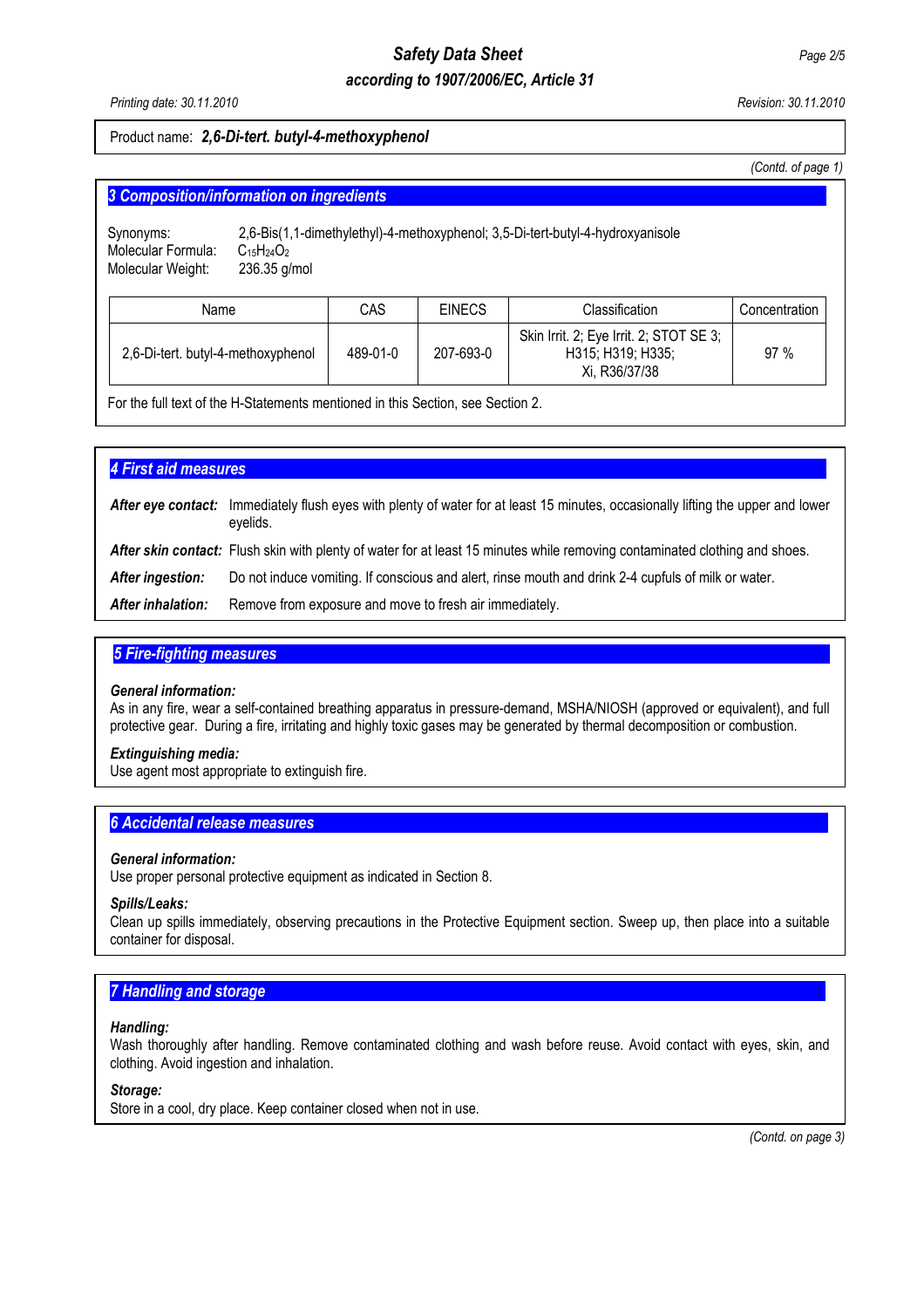# *Safety Data Sheet Page 3/5*

# *according to 1907/2006/EC, Article 31*

#### Product name: *2,6-Di-tert. butyl-4-methoxyphenol*

*(Contd. of page 2)*

## **8 Exposure controls/personal protection**

#### *Engineering Controls:*

Use adequate general or local exhaust ventilation to keep airborne concentrations below the permissible exposure limits. Use process enclosure, local exhaust ventilation, or other engineering controls to control airborne levels.

#### *Personal protective equipment*

#### *Eyes:*

Wear safety glasses and chemical goggles if splashing is possible.

#### *Skin:*

Wear appropriate protective gloves and clothing to prevent skin exposure.

#### *Clothing:*

Wear appropriate protective clothing to minimize contact with skin.

#### *Respirators:*

Wear a NIOSH/MSHA or European Standard EN 149 approved full-facepiece airline respirator in the positive pressure mode with emergency escape provisions.

# **9 Physical and chemical properties**

# **Appearance**

| <b>Physical State:</b>     | Solid                          |
|----------------------------|--------------------------------|
| Color:                     | White to beige                 |
| Odour:                     | Not available                  |
| Safety data                |                                |
| pH:                        | Not available                  |
| Vapor Pressure:            | Not available                  |
| Viscosity:                 | Not available                  |
| <b>Boiling Point:</b>      | Not available                  |
| Freezing/Melting Point:    | 103 - 106 °C                   |
| Autoignition Temperature:  | Not available                  |
| Flash Point:               | Not available                  |
| Explosion Limits, lower:   | Not available                  |
| Explosion Limits, upper:   | Not available                  |
| Decomposition Temperature: | Not available                  |
| Solubility in water:       | Practically insoluble in water |
|                            |                                |

# **10 Stability and reactivity**

#### *Chemical stability:*

Stable under normal temperatures and pressures.

#### *Conditions to avoid:*  Incompatible materials.

*Incompatibilities with other materials:*  Oxidizing agents, acid chlorides, acid anhydrides.

*Hazardous decomposition products:*  Irritating and toxic fumes and gases.

#### *Hazardous polymerization:*

Has not been reported.

 *(Contd. on page 4)*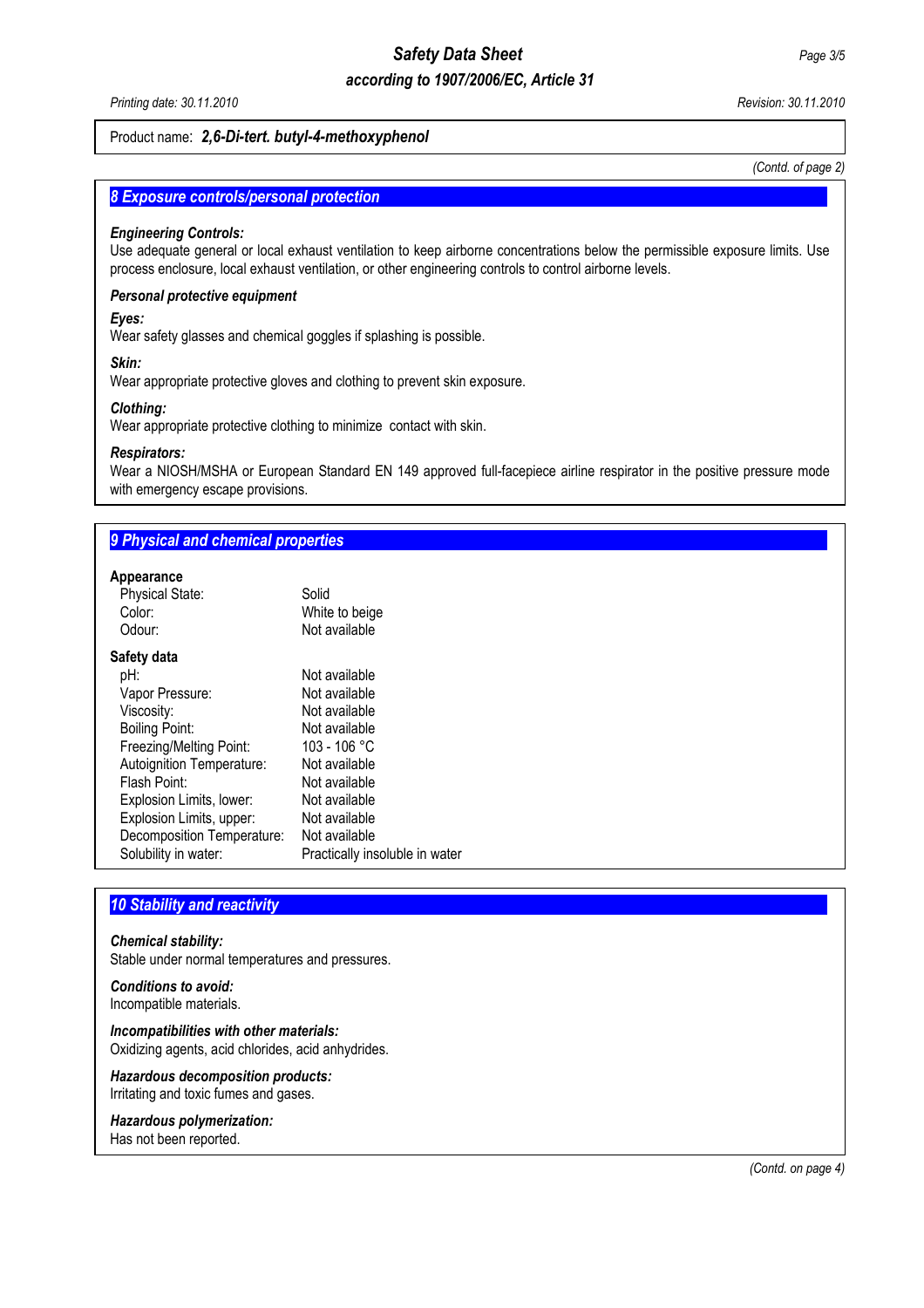# *Safety Data Sheet Page 4/5*

# *according to 1907/2006/EC, Article 31*

#### Product name: *2,6-Di-tert. butyl-4-methoxyphenol*

*(Contd. of page 3)*

## **11 Toxicological information**

*RTECS#:*SJ7785668

*LD50/LC50:*  Not available.

#### *Carcinogenicity:*

2,6-Di-tert.-butyl-4-methoxyphenol - Not listed by ACGIH, IARC, NIOSH, NTP, or OSHA. See actual entry in RTECS for complete information.

# **12 Ecological information**

Data not yet available.

# **13 Disposal considerations**

Dispose of in a manner consistent with federal, state, and local regulations.

## **14 Transport information**

*Land transport ADR/RID*  Not regulated as a hazardous material.

#### *Maritime transport IMDG*  Not regulated as a hazardous material.

*Air transport ICAO-TI and IATA-DGR* 

Not regulated as a hazardous material.

# **15 Regulatory information**

This safety datasheet complies with the requirements of Regulation No 1907/2006/EC, Regulation No 1272/2008/EC and Regulation No 453/2010.

#### *16 Other information.....................................................................................................................................................*

This Safety Data Sheet is not a Product Specification. It is based on our present knowledge and experience and it is intended to serve as a guide for safe handling of the product regarding to health and environmental aspects.

#### *Abbreviations and acronyms:*

| Skin Irrit. | Skin Irritation                                                                                                                                                                    |
|-------------|------------------------------------------------------------------------------------------------------------------------------------------------------------------------------------|
| Eye Irrit   | Eye Irritation                                                                                                                                                                     |
| STOT SE     | specific target organ systemic toxicity following single exposure                                                                                                                  |
| RTECS:      | Registry of Toxic Effects of Chemical Substances                                                                                                                                   |
| ADR:        | Accord européen sur le transport des marchandises Dangereuses par Route (European Agreement<br>concerning the International Carriage of Dangerous Goods by Road)                   |
| RID:        | Reglement internationale concernent le transport des merchandises dangereuses par chemin de fer<br>(Regulations Concerning the International Transport of Dangerous Goods by Rail) |
| IMDG:       | International Maritime Code for Dangerous Goods                                                                                                                                    |
| ICAO:       | International Civil Aviation Organization                                                                                                                                          |
| ICAO-TI:    | Technical Instructions by the "International Civil Aviation Organization" (ICAO)                                                                                                   |
| IATA:       | International Air Transport Association                                                                                                                                            |
| IATA-DGR:   | Dangerous Goods Regulations by the "International Air Transport Association" (IATA)                                                                                                |
|             | (Contd. on page 5)                                                                                                                                                                 |